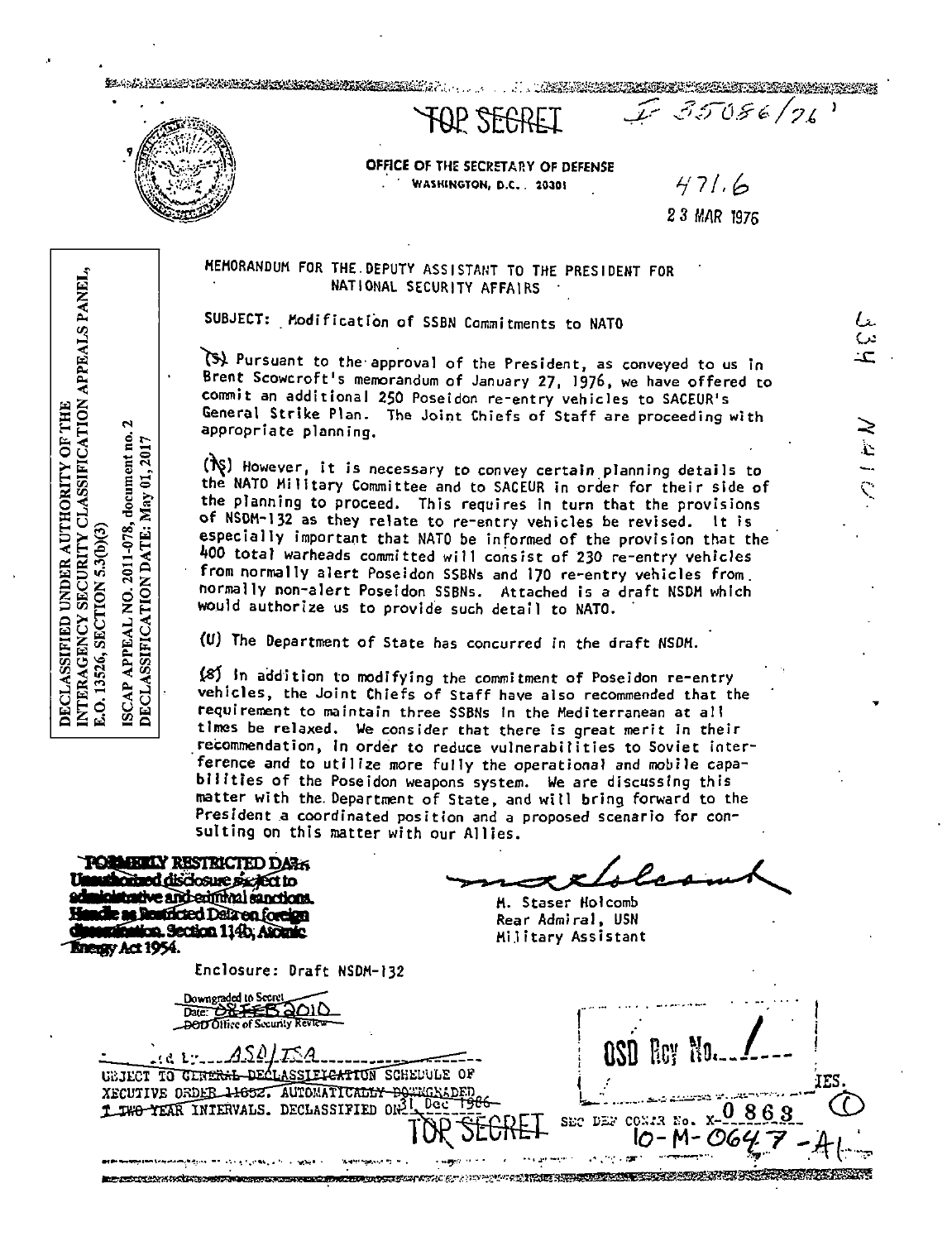B. G. ROMAN WAS THE GROUND CONTRACTOR OF THE CONTRACT OF THE CONTRACT OF THE CONTRACT OF THE CONTRACT OF THE C

A MARIA KEMBERALAN SEBELAH SERJA DI PASA

l

ر م .ৃ.

# **TOP SECRET**

OFFICE OF THE SECRETARY OF DEFENSE **WASHINGTON, D.C. 20201** 

23 MAR 1g75 ·

### MEMORANDUM FOR THE DEPUTY ASSISTANT TO THE PRESIDENT FOR NATIONAL SECURITY AffAIRS

SUBJECT: Modification of SSBN Commitments to NATO

 $-\frac{1}{3}$  Pursuant to the approval of the President, as conveyed to us in Brent Scowcroft's memorandum of January 27, 1976, we have offered to commit an additional 250 Poseidon re-entry vehicles to SACEUR's General Strike Plan. The Joint Chiefs of Staff are proceeding with appropriate planning.

 $\mathcal{P}(x)$  However, it is necessary to convey certain planning details to the NATO Military Committee and to SACEUR in order for their side of the planning to proceed. This requires in turn that the provisions<br>of NSDM-132 as they relate to re-entry vehicles be revised. It is especially important that NATO be informed of the provision that the<br>400 total warheads committed will consist of 230 re-entry vehicles<br>from normally alert Poseidon SSBNs and 170 re-entry vehicles from normally non-alert Poseidon SSBNs. Attached is a draft NSDM which would authorize us to provide such detail to NATO.

(U) The Department of State has concurred in the draft NSDM.

DE SANCH SOM DE SANCH MIT DE SANCH SOM DE SANCH MIT DE SANCH DE SANCH DE SANCH DE SANCH DE SANCH DE SANCH DE

.... The in addition to modifying the commitment of Poseidon re-entry vehicles, the Joint Chiefs of Staff have also recommended that the requirement to maintain three SSBNs in the Mediterranean at all times be relaxed. We consider that there is great merit in their.<br>recommendation, in order to reduce vulnerabilities to Soviet interference and to utilize more fully the operational and mobile capabilities of the Poseidon weapons system. We are discussing this matter with the Department of State, and will bring forward to the<br>President a coordinated position and a proposed scenario for con-<br>sulting on this matter with our Allies.

=>- .... •• :ca::.~ M. Staser Holcomb Rear Admiral, USN<br>Military Assistant<br>Enclosure: Draft NSDM-132

| $-4.80/13A$                                    |
|------------------------------------------------|
| SJECT TO GENERIT DESMASSIFICATION SCHEDULE OF  |
| ECUTIVE ORDER 11652. AUTOMATICALLY-DOMMORADED, |
| TWO YEAR INTERVALS. DECLASSIFIED ON L DEC 1986 |
| SECRET.                                        |
|                                                |

SEC DEF CONTRAND.  $O\overline{E}$ COPIES  $38,508$ 

üΰ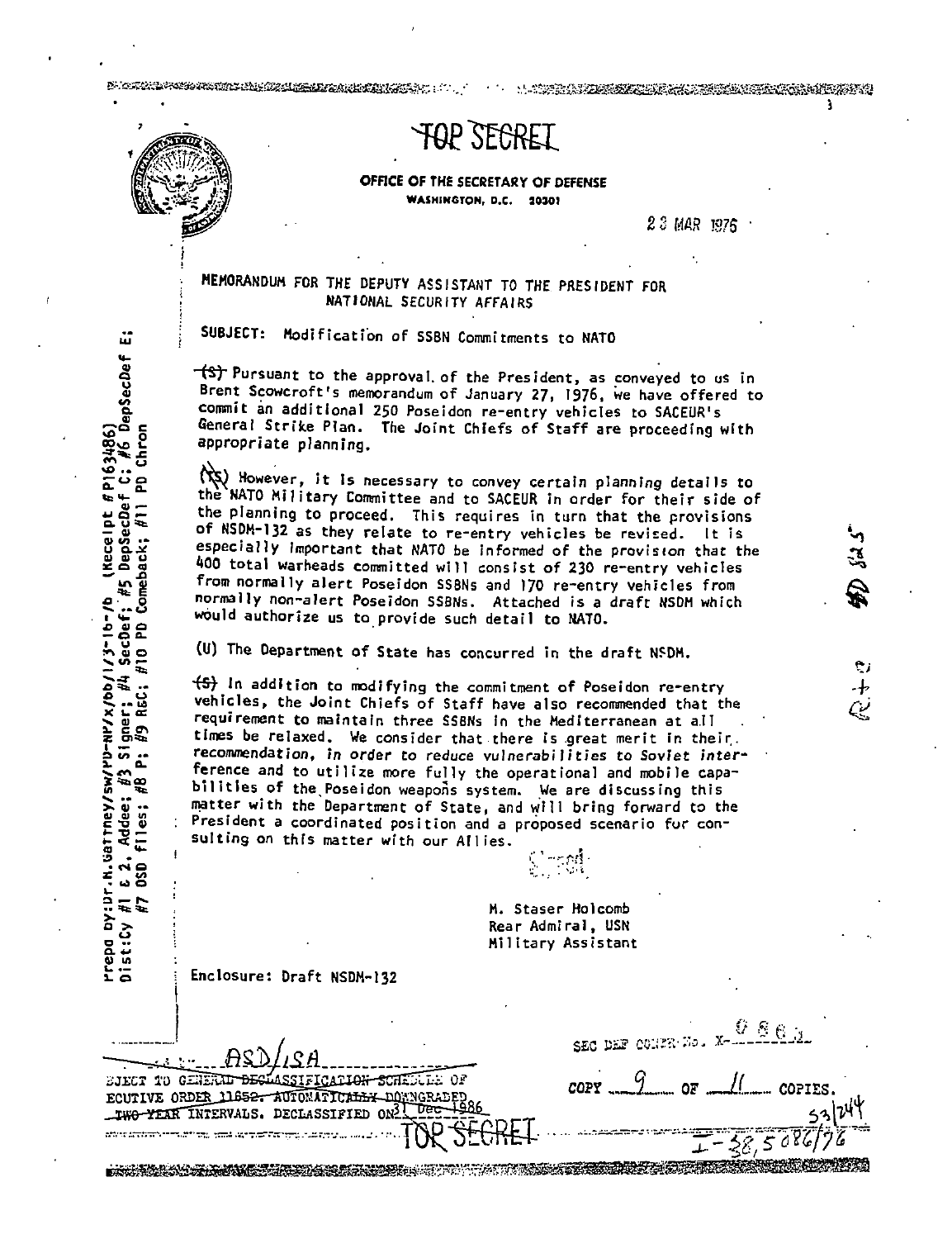KATERATURGAN DI MARATARA DI SERIE PERANG PERANG PERANG PERANG PERANG PERANG PERANG PERANG PERANG PERANG PERANG

#### DRAFT NSDM

### **MEMORANDUM FOR THE SECRETARY OF STATE** *THE SECRETARY* OF DEFENSE

,

## SUBJECT: Modification of SSBN Commitments to NATO

(NS) The President has approved the proposal to modify the US commitment of fleet ballistic missile warheads to NATO. This modification should provide improved survivability of the forces committed to the General Strike Plan (GSP) and allow fo'r some reduction in tactical aircraft requirements for targeting against fixed targets in the GSP, thus making such aircraft fully available for other theater operations. Specifically, the US will offer to:

 $\binom{n}{k}$  Provide SACEUR with the military authority for target assignment, alerting, and missile release for 230 Poseidon RVs from normally alert Poseidon SSBNs and 170 Poseidon RVs from normally non-alert Poseidon SSBNs, vice the current arrangement whereby SACEUR is provided the same authority for ISO Poseidon RVs from alert Poseidon SSBNs. In the case of the RVs from normally non-alert SSBNs, it is understood that SACEUR's missile alerting and release authority becomes operative after the SSBNs have been directed to generate by proper authorities. It is also understood that the Director of Strategic Target Planning will perform the detailed targeting function for these RVs based on a list of SACEUR-designated targets In coordination with SACEUR.

- (Kg) Carry the 400 SACEUR-assigned RVs in NATO-pure missiles aboard any number of normally alert or normally non-alert SSBNs, as appropriate, whether located in CINCLANT's or USCINCEUR's area of responsibility.

(\_U) Any proposal for commitment of additional RVs beyond those spec-ified above shall be submitted to the President for his approval.

 $(N<sub>S</sub>)$  It is to be understood that these commitments to NATO in no way infringeupon the current authority of the President of the United States with regard to missile release either in the NATO context or as a unilateral national action. The currently approved nuclear weapons safety rules for the Poseidon weapon system will remain in effect for those missiles assigned to NATO. The appropriate authorities aboard SSBNs which carry NATO-assigned missiles  $w$ <sup>111</sup> be provided with the necessary command, control and communications documentation required for alerting and launch of missiles in accordance with NATO author! zat ion procedures.

assified by THE TO CENERAL DEGLASSIFICATION SCHEDULE OF GOPY \_ GOPY \_ GENERAL OF R THO YEAR INTERVALS. DECLASSIFIED ON31 Dec 1986 TOP SECRET  $\mathcal{L}$  "  $\mathcal{L}$ "  $\mathcal{L}$ ".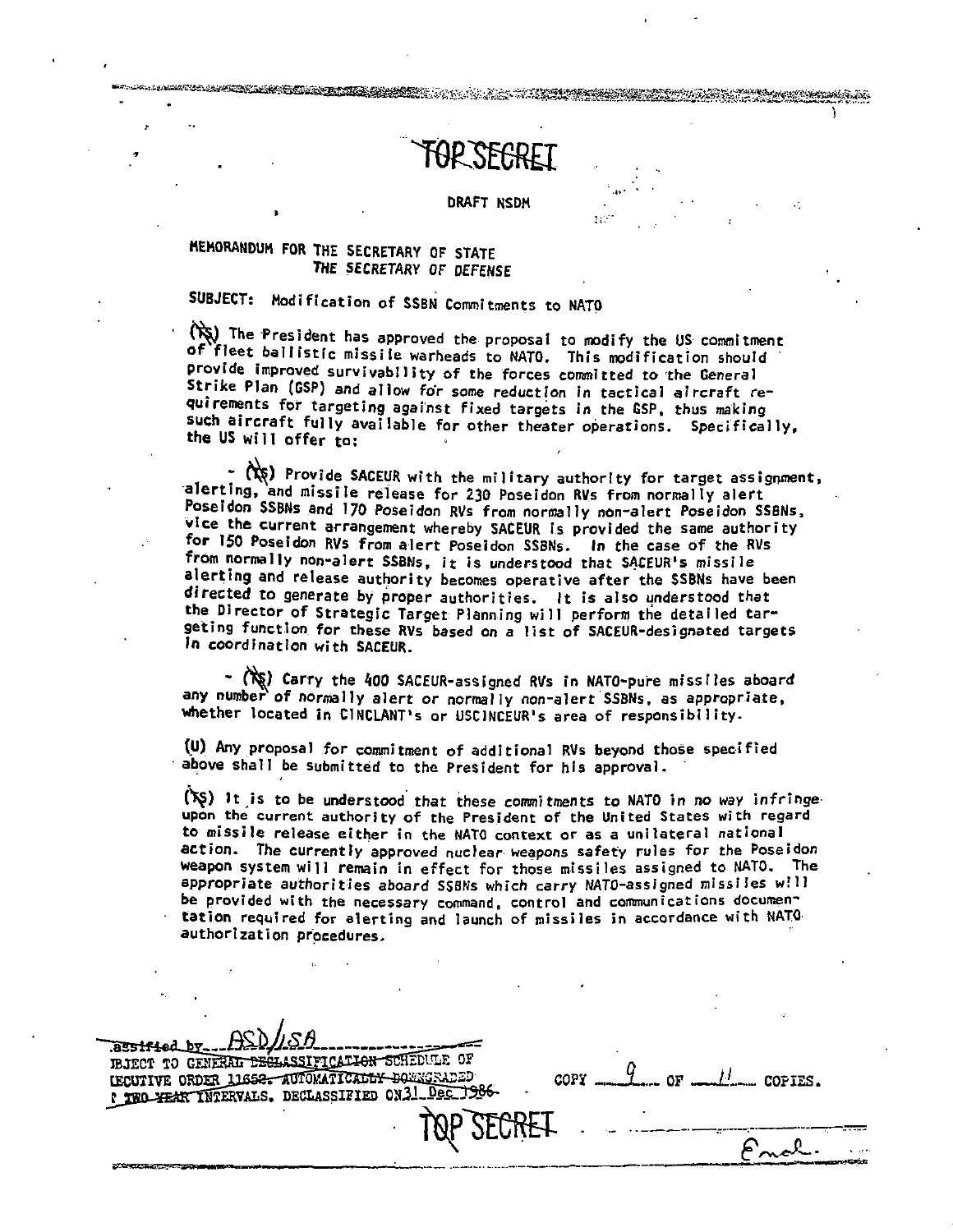-(e) The Secretaries of State and Defense, or their designated representatives, may proceed with any necessary consultation and planning in NATO in accordance with the above.

TOP SEGREI

A CONTRACTOR COMPANY AND A

 $\overline{2}$ 

In Contract to the contract of the contract of the second

(U) This NSDM supersedes relevant portions of NSDM-132 of 13 September 1971.

ELTRACHTEN ANDERSTRANDEN DER BENEREN BEREICHTEN DER AUF AUS AUS AN NEUTREICHER DER BEREICHTER DER BEREICHTER D

 $\cdots$ 

 $\sim$   $\sim$   $\sim$   $\sim$   $\sim$   $\sim$   $\sim$   $\sim$ 

 $\ddot{\phantom{1}}$ 

 $\ddotsc$ 

Щ.

 $1.1427 - 1.0$ 

ومالعميست والراويد وسواقي

 $-$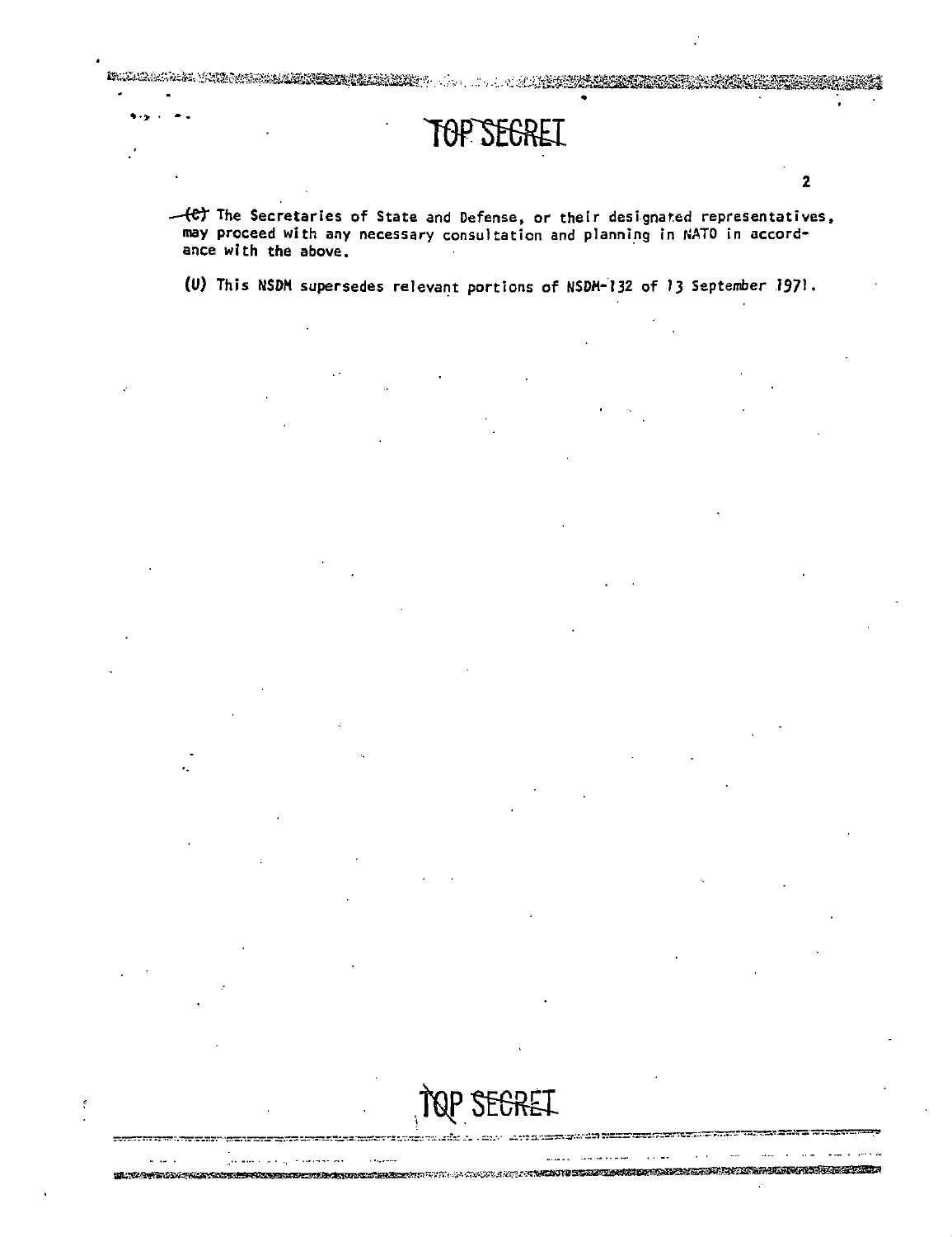

איי או הוא הייסטרונגרים<br>Sechef; DepSechef C; DepSechef E; OSD fles;

Comeback; PD Chron

g

REC:

gner;

Addee:

 $\sqrt{2}$ 

Dist:

თო  $552$ 

**INTELNATIONAL SECURITY AFFAIRS** 

# AR SFARET

**ANG REAL PROPERTY AND LOCAL** 

OFFICE OF THE ASSISTANT SECRETARY OF DEFENSE WASHINGTON, D. C. 20301

 $1: R<sup>2</sup> 8.5$ 

In reply refer to:  $1 - 38.5086/76$ 

## MEMORANDUM FOR REAR ADMIRAL HOLCOMB

SUBJECT: Poseidon Commitments to NATO

**ታ ክል ፕሮ** ድሮ ታ

The attached memorandum for your signature to the NSC proposes a draft NSDM covering details of the Poseidon RV commitment to NATO.

This NSDM is necessary if the planning in NATO is to proceed. JSTPS has been able to do its part on the basis of the broad authorization which permitted us to announce the commitment of the 250 RVs at the NPG meeting in Hamburg. But the NATO Military Committee and SHAPE need this additional detail if they are to proceed on their side. The JCS are anxious to wrap this up.

The draft NSDM has been discussed and refined with the NSC Staff and with the Joint Staff. Reaffirmation of State Department concurrence has been received.

Recommend signature of the attached memorandum.

James C. Pfautz Colonel, USAF Executive Officer

**Enclosure:** Nemo for NSA w/atchmnt

ASD/15A assified by... BJECT TO GENERAL DECLASSIFICATION SCREDULE OF CL TWO-YEAR INTERVALS. DECLASSIFIED ON 31 Dec. 1986

|  | the Warehouse of the c  |  |  |
|--|-------------------------|--|--|
|  | Upon remeval of attmen- |  |  |
|  | this document becomes   |  |  |
|  |                         |  |  |